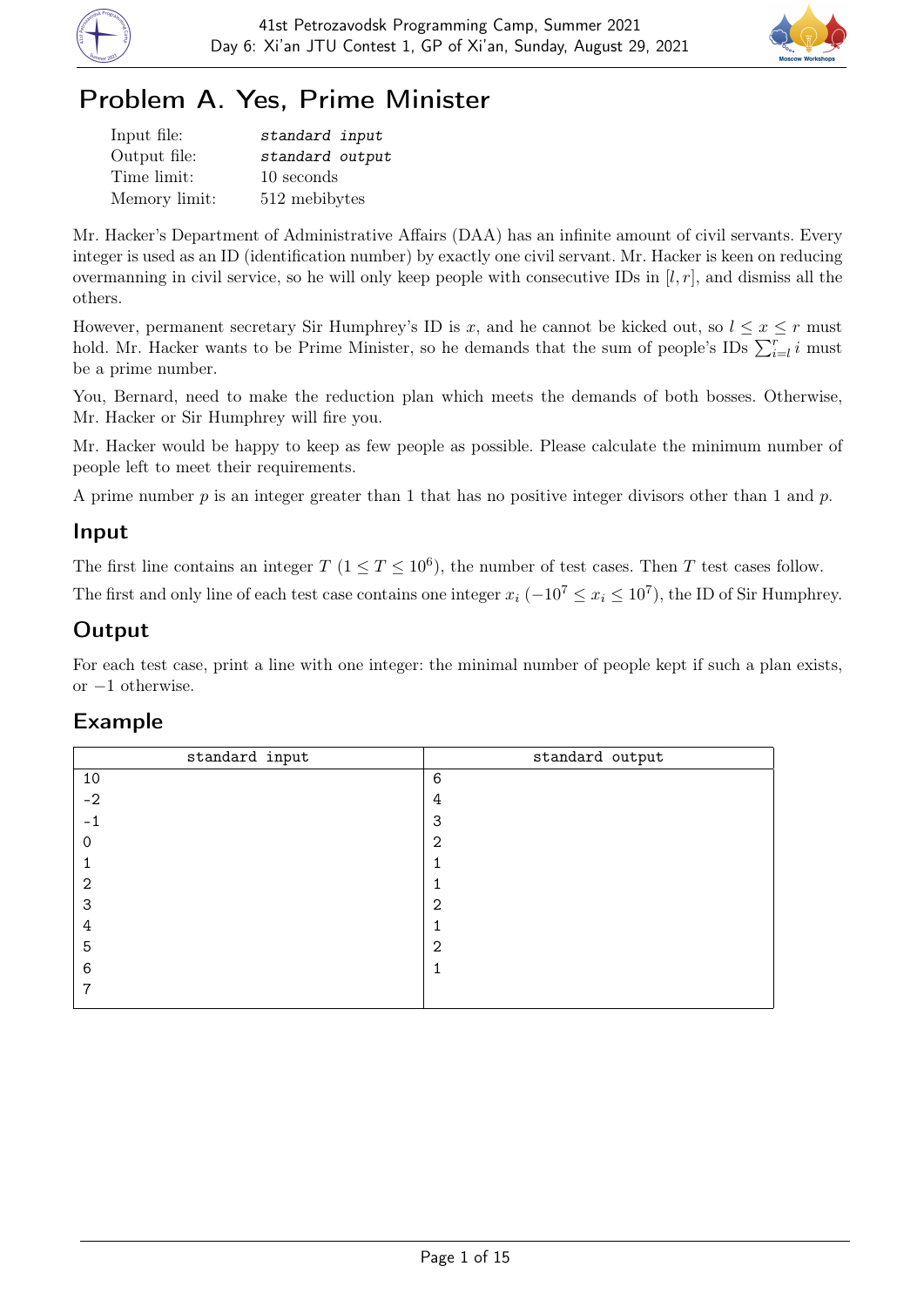



# Problem B. Might and Magic

| Input file:   | standard input  |
|---------------|-----------------|
| Output file:  | standard output |
| Time limit:   | 2 seconds       |
| Memory limit: | 512 mebibytes   |

Two heroes are fighting, whose names are hero 0 and hero 1 respectively.

You are controlling the hero 0, and your enemy is the hero 1. Each hero has five integer attributes: ATTACK, DEFENSE, POWER, KNOWLEDGE, and HEALTH. When two heroes battle with each other, they will take turns to attack, and your hero moves first. One hero can make exactly one attack in one turn, either a physical attack or a magical attack.

Assume their attributes are  $A_i$ ,  $D_i$ ,  $P_i$ ,  $K_i$ ,  $H_i$  ( $0 \leq i \leq 1$ ). For hero *i*, its physical attack's damage is  $C_p \cdot \max(1, A_i - D_{1-i}),$  while its magical attack's damage is  $C_m \cdot P_i$ . Here,  $C_p$  and  $C_m$  are given constants.

After hero i's attack,  $H_{1-i}$  will decrease by the damage of its enemy. If  $H_{1-i}$  is lower or equal to 0, the hero  $(1 - i)$  loses, the hero i wins, and the battle ends.

Hero i can make magical attacks no more than  $K_i$  times in the whole battle.

Now you know your enemy is a Yog who is utterly ignorant of magic, which means  $P_1 = K_1 = 0$ , and he will only make physical attacks. You can distribute  $N$  attribute points into four attributes  $A_0, D_0, P_0, K_0$  arbitrarily, which means these attributes can be any non-negative integers satisfying  $0 \leq A_0 + D_0 + P_0 + K_0 \leq N$ .

Given  $C_p$ ,  $C_m$ ,  $H_0$ ,  $A_1$ ,  $D_1$ , and N, please calculate the maximum  $H_1$  such that you can build hero 0 and fight so that it wins the game.

#### Input

The first line contains an integer  $T$   $(1 \le T \le 10^4)$ , the number of test cases. Then T test cases follow.

The first and only line of each test case contains six integers  $C_p$ ,  $C_m$ ,  $H_0$ ,  $A_1$ ,  $D_1$ , N  $(1 \leq C_p, C_m, H_0, A_1, D_1, N \leq 10^6)$ , the attributes described above.

### Output

For each test case, print a line with one integer: the maximum enemy health such that it is possible to win.

| standard input | standard output |
|----------------|-----------------|
|                |                 |
| 114514         | -25             |
| 251996         |                 |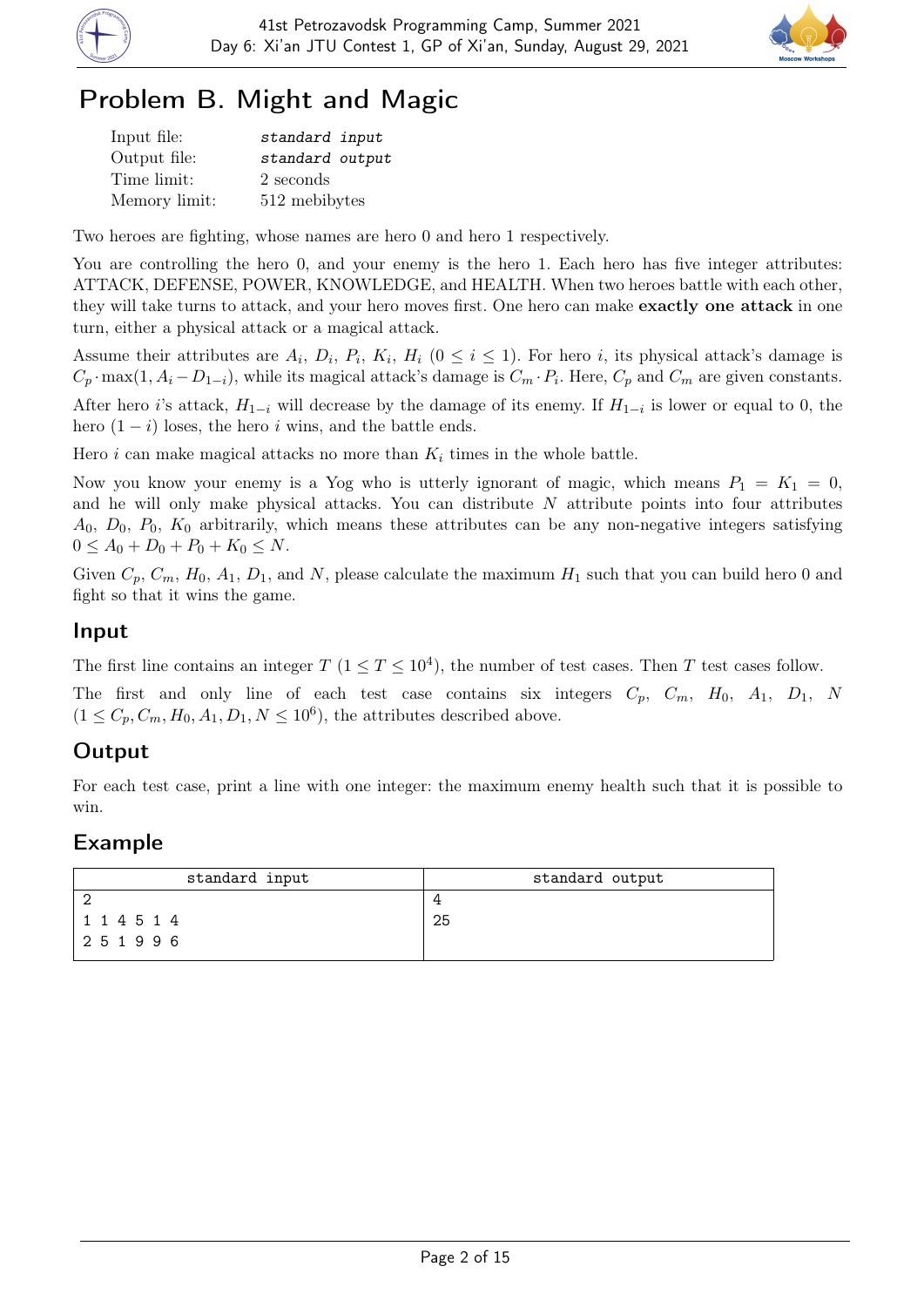



### Problem C. 0 Tree

| Input file:   | standard input  |
|---------------|-----------------|
| Output file:  | standard output |
| Time limit:   | 2 seconds       |
| Memory limit: | 512 mebibytes   |

We have a tree  $\langle V, E \rangle$  that consists of n vertices numbered from 1 to n. Each vertex  $i \in V$  has weight  $a_i$ . Each bidirectional edge  $e = \langle u, v \rangle \in E$  has weight  $b_e$ . Here,  $a_i$  are non-negative integers, and  $b_e$  are integers.

You can perform at most  $4n$  operations. For each operation, select two vertices X and Y, and a nonnegative integer W. Consider the shortest path from  $X$  to  $Y$  (a path is shortest if the number of edges k in it is minimum possible). Let this path consist of  $k + 1$  vertices  $(v_0, v_1, v_2, \ldots, v_k)$  where  $v_0 = X$ ,  $v_k = Y$ , and for  $0 \le i < k$ , the edges  $e_i = \langle v_i, v_{i+1} \rangle \in E$ . The operation changes the weights as follows:

$$
a_X \leftarrow a_X \bigoplus W; \quad a_Y \leftarrow a_Y \bigoplus W; \quad b_{e_i} \leftarrow b_{e_i} + (-1)^i \cdot W \text{ for } 0 \leq i < k.
$$

Here,  $\bigoplus$  denotes the bitwise XOR operation. We can notice that, if  $X = Y$ , nothing will change.

You need to decide whether it is possible to make all  $a_i$  and all  $b_e$  equal to 0. If it is possible, find a way to do so.

#### Input

The first line contains an integer  $T$  (1  $\leq T \leq 250$ ), the number of test cases. Then T test cases follow.

The first line of each test case contains a single integer  $n (1 \le n \le 10^4)$ , the number of vertices.

The second line contains n non-negative integers  $a_i$   $(0 \le a_i < 2^{30})$ , the weight on each vertex.

Then  $n-1$  lines follow, each of them contains three integers  $u_j$ ,  $v_j$ ,  $w_j$   $(1 \le u_j, v_j \le n, -10^9 \le w_j \le 10^9)$ , representing an edge between vertices  $u_j$  and  $v_j$  with weight  $w_j$ . It is guaranteed that the given edges form a tree.

It is guaranteed that  $\sum n \leq 10^5$ .

#### Output

For each test case, output "YES" on the first line if you can make all  $a_i$  and all  $b_e$  equal to 0 with no more than 4n operations. Output "NO" otherwise.

If you can make all weights equal to 0, output your solution in the following  $k + 1$   $(0 \leq k \leq 4n)$  lines as follows.

On the next line, print an integer  $k$ : the number of operations you make.

Then print k lines, each line containing three integers X, Y, and W  $(1 \le X, Y \le n, 0 \le W \le 10^{14})$ , representing one operation.

If there are several possible solutions, print any one of them.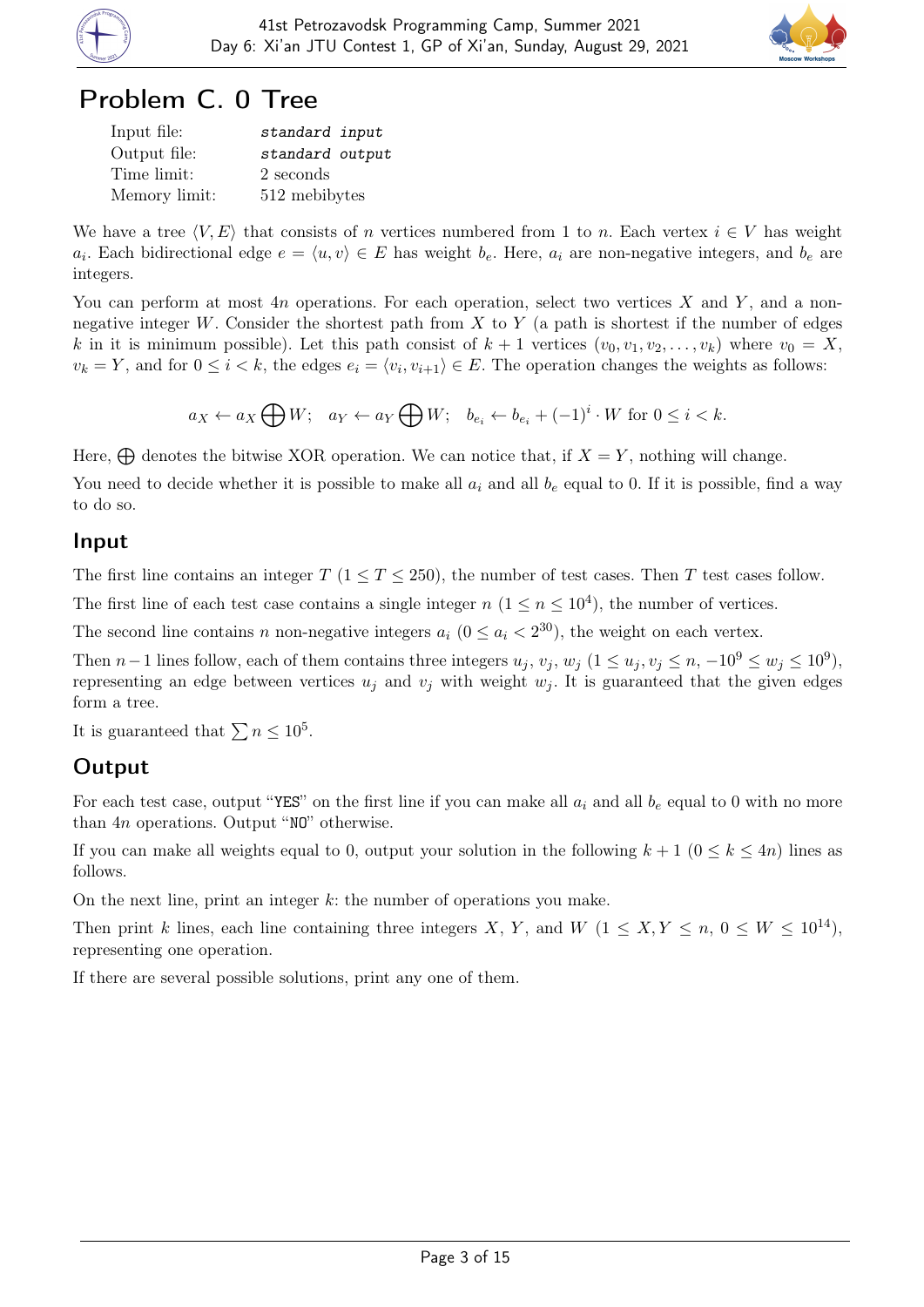



| standard input | standard output |
|----------------|-----------------|
| 3              | <b>YES</b>      |
|                | 0               |
| 0              | NO              |
| $\overline{2}$ | YES             |
| 2 3            | 3               |
| $1 \t2 \t-2$   | 1 3 5           |
| 3              | 2 3 7           |
| 5 4 1          | 2 3 3           |
| $12 - 5$       |                 |
| $2 \t3 \t-5$   |                 |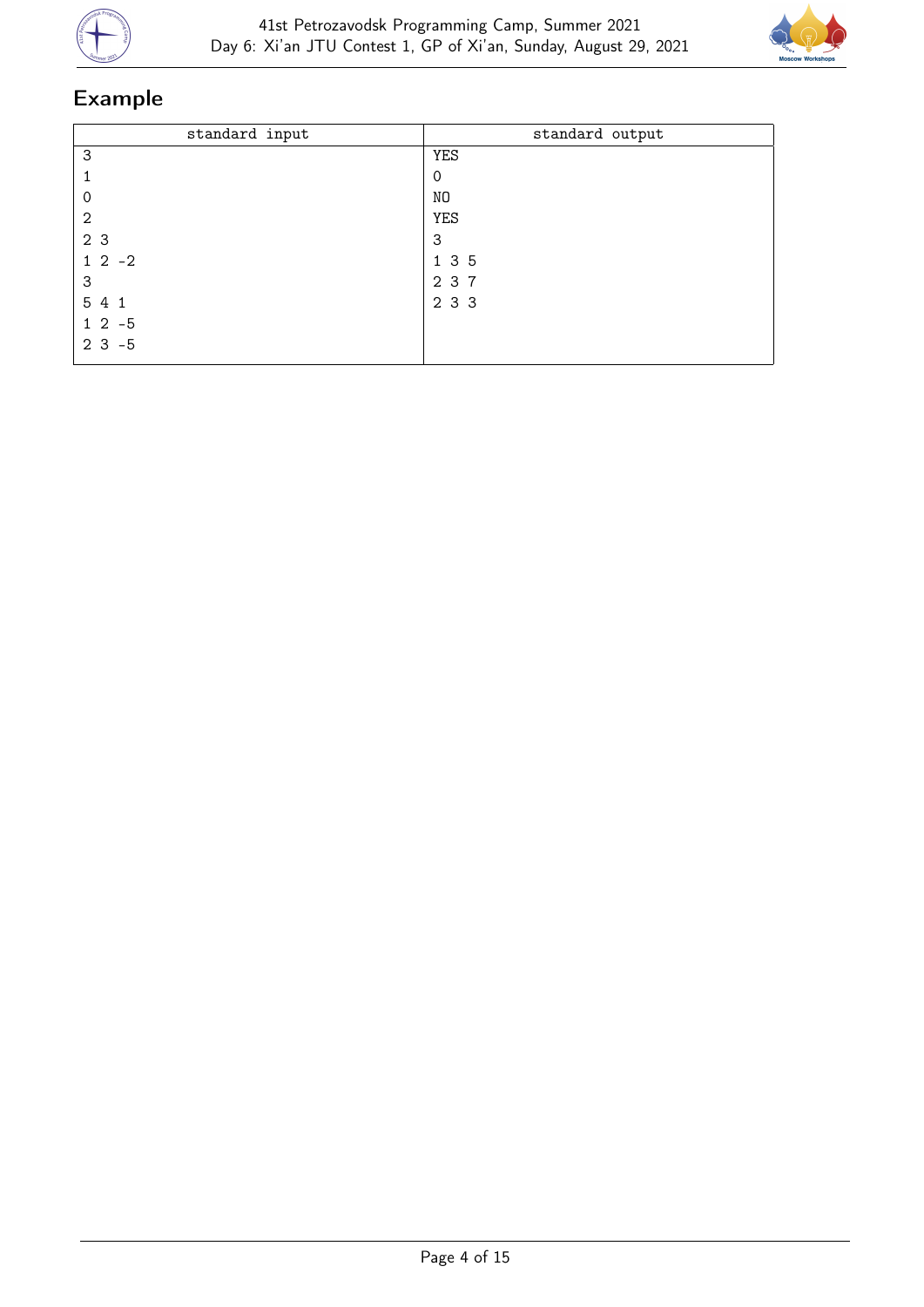



## Problem D. Decomposition

| Input file:   | standard input  |
|---------------|-----------------|
| Output file:  | standard output |
| Time limit:   | 2 seconds       |
| Memory limit: | 512 mebibytes   |

You are given an undirected complete graph with  $n$  vertices, where  $n$  is odd. You need to partition its edge set into k disjoint simple paths, satisfying that the *i*-th simple path has length  $l_i$ , and each undirected edge is used exactly once. The given lengths  $l_i$  are integers from 1 to  $n-3$ .

A complete graph is a simple undirected graph in which every pair of distinct vertices is connected by a unique edge. A simple path is a path where vertices are pairwise distinct. The length of a path is the number of edges in it.

It can be shown that an answer always exists if  $\sum$ k  $i=1$  $l_i = \frac{n(n-1)}{2}$  $\frac{1}{2}$  holds.

#### Input

The first line contains an integer  $T (1 \le T \le 10^5)$ , the number of test cases. Then T test cases follow.

The first line of each test case contains two integers n and k ( $5 \le n \le 1000$ ,  $1 \le k \le \frac{n(n-1)}{2}$ )  $\frac{i-1}{2}$ , *n* is odd), the number of vertices and paths, respectively. The second line contains k integers  $l_1, l_2, \ldots, l_k$   $(1 \leq l_i \leq n-3)$ , the required lengths of the paths.

It is guaranteed that  $\sum$ k  $i=1$  $l_i = \frac{n(n-1)}{2}$  $\frac{1}{2}$  holds for each test case.

It is also guaranteed for the total number of edges over all test cases that  $\sum \frac{n(n-1)}{2} \le 10^6$ .

### **Output**

For each test case, start by printing one line containing "Case #x:", where  $x$  ( $1 \le x \le T$ ) is the test case number. Then output k lines. In the *i*-th of these lines, print  $l_i + 1$  integers denoting the vertices of the i-th path in order of traversal.

If there are multiple answers, print any one of them.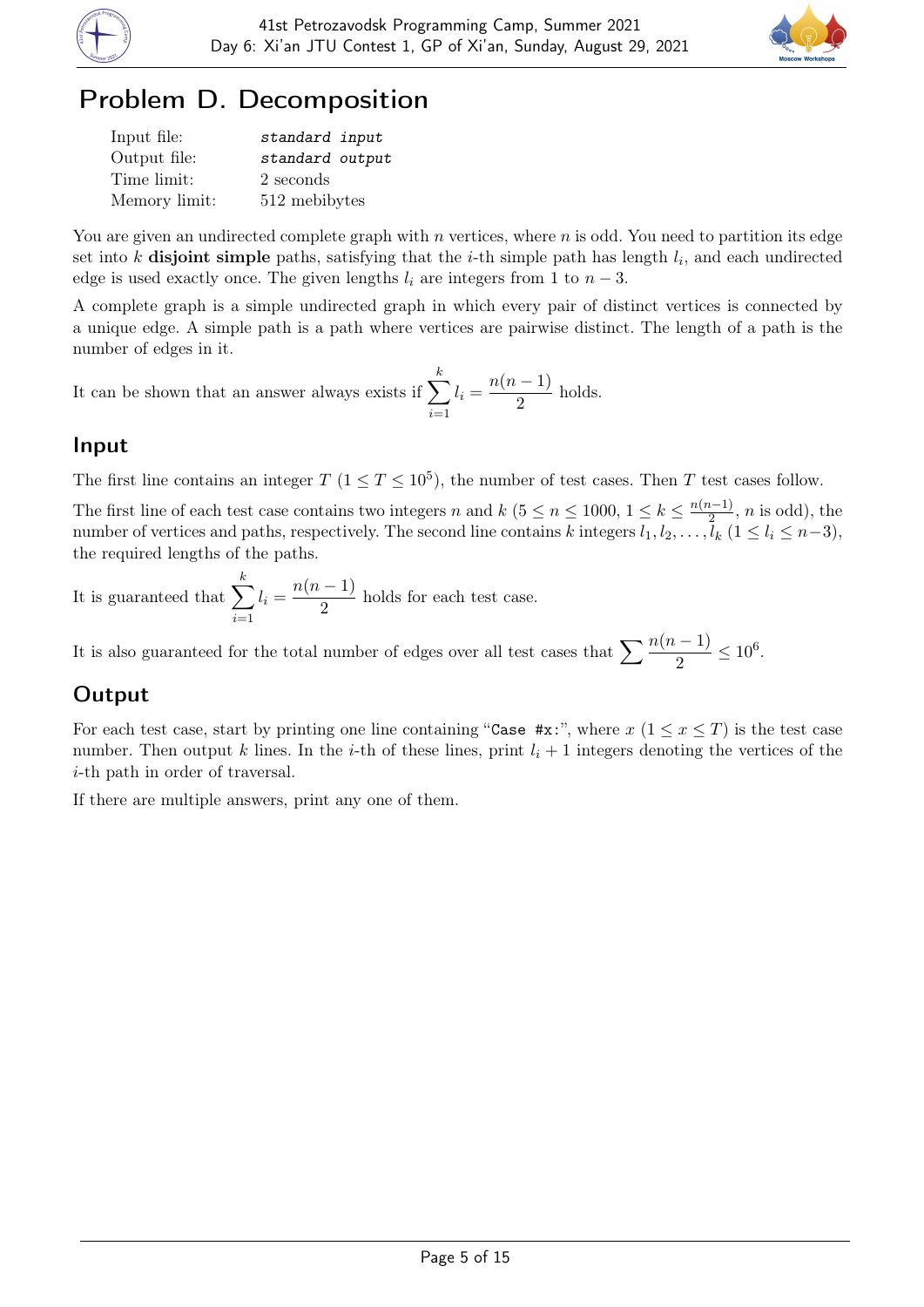



| standard input      | standard output |
|---------------------|-----------------|
| $\mathsf 3$         | Case $#1$ :     |
| 5 6                 | 5 4 2           |
| 2 1 1 2 2 2         | 2 3             |
| 7 8                 | 5 <sub>1</sub>  |
| 1 1 4 3 4 1 3 4     | 214             |
| 5 10                | 3 5 2           |
| 1 1 1 1 1 1 1 1 1 1 | 1 3 4           |
|                     | Case #2:        |
|                     | 6 7             |
|                     | 1 <sup>3</sup>  |
|                     | 6 5 1 2 3       |
|                     | 7 1 4 2         |
|                     | 1 6 4 7 5       |
|                     | 7 3             |
|                     | 2 6 3 5         |
|                     | 3 4 5 2 7       |
|                     | Case #3:        |
|                     | 5 3             |
|                     | 5 2             |
|                     | 4 3             |
|                     | $1\overline{5}$ |
|                     | 1 <sup>3</sup>  |
|                     | 2 3             |
|                     | 4 2             |
|                     | 41              |
|                     | $1\,2$          |
|                     | 4 5             |
|                     |                 |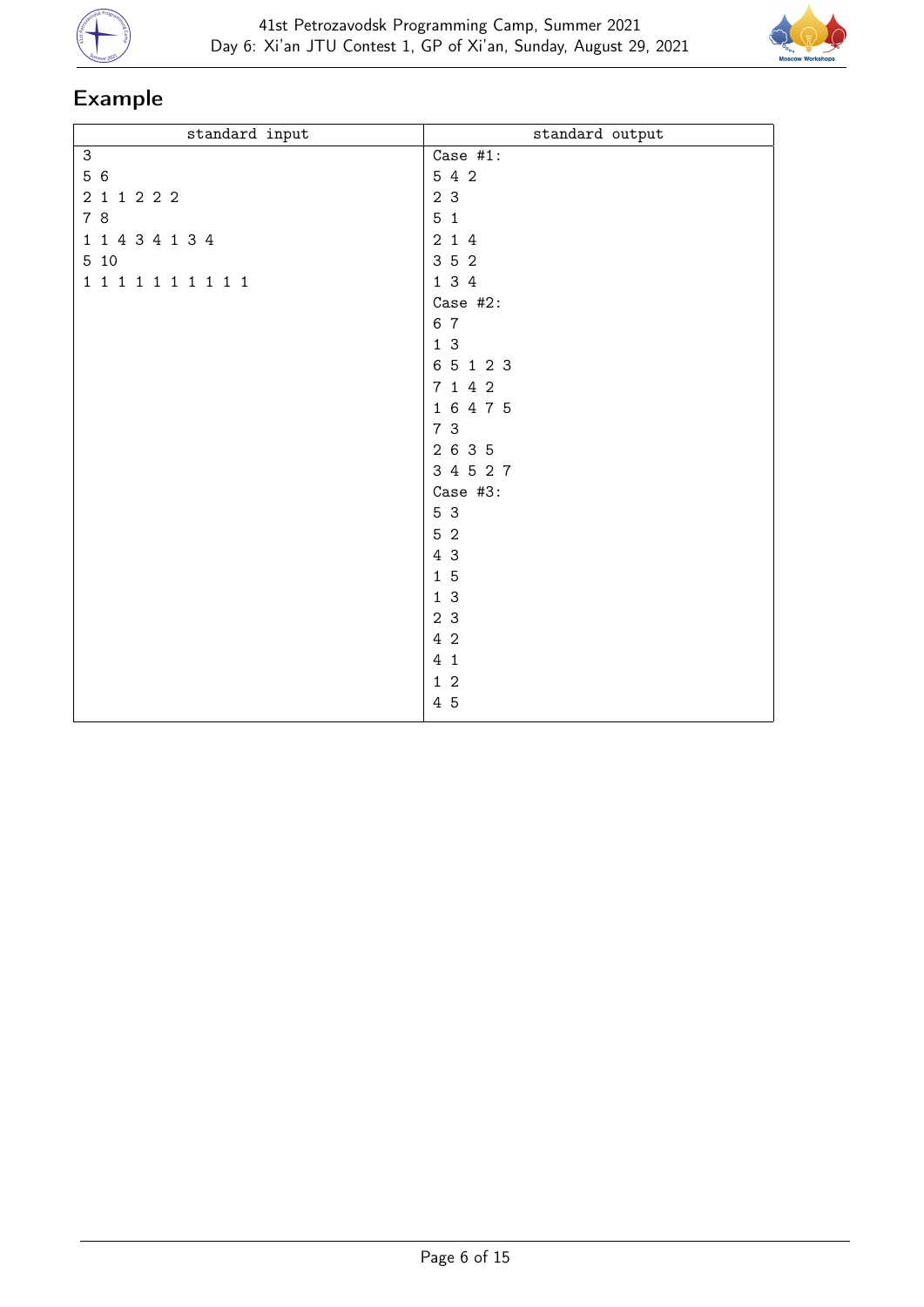



## Problem E. Median

| Input file:   | standard input  |
|---------------|-----------------|
| Output file:  | standard output |
| Time limit:   | 2 seconds       |
| Memory limit: | 512 mebibytes   |

Mr. Docriz has n different kinds of objects indexed by  $1, 2, \ldots, n$ . An object of the *i*-th kind weighs i kilograms. For each i, Mr. Docriz has  $b_i$  objects of the i-th kind. Among those objects, there are  $a_i$  precious objects, and the remaining ones are common objects. Now, he wants to divide all his objects into some (one or more) disjoint sets. These sets have to satisfy the following conditions:

- 1. Each object should go to exactly one set.
- 2. Each set should contain exactly one precious object.
- 3. In each set, the weight of the precious object should be the median weight of this set.

Please tell him whether it is possible.

For a set of size k, if we sort its elements by non-descending weight as  $c_1, c_2, \ldots, c_k$ , the median weight of this set is defined as the weight of  $c_{|(k+1)/2|}$ .

#### Input

The first line contains an integer  $T$  ( $1 \le T \le 1000$ ), the number of test cases. Then T test cases follow.

The first line of each test case contains one integer  $n (1 \le n \le 10^6)$ , specifying how many different kinds of objects Mr. Docriz has.

Then n lines follow. The *i*-th of these lines contains two integers  $a_i$  and  $b_i$   $(0 \le a_i \le b_i \le 10^9)$ , indicating that there are  $a_i$  precious objects of the *i*-th kind, and  $b_i$  objects of the *i*-th kind in total.

It is guaranteed that  $\sum n \leq 2 \cdot 10^6$ .

### **Output**

For each test case, output "YES" if it is possible to achieve the goal, or "NO" otherwise.

| standard input               | standard output |
|------------------------------|-----------------|
| $\ensuremath{\mathsf{3}}$    | YES             |
| 4                            | <b>YES</b>      |
| $\mathbf{1}$<br>$\mathbf{1}$ | N <sub>O</sub>  |
| 1                            |                 |
| 1.                           |                 |
| 1<br>1                       |                 |
| 4                            |                 |
| $\mathbf{1}$<br>1            |                 |
| 0                            |                 |
| 1.                           |                 |
| 1<br>1                       |                 |
| 4                            |                 |
| $\mathsf{O}$<br>1            |                 |
| 1.                           |                 |
| 1.<br>1                      |                 |
| $\mathbf{1}$<br>1            |                 |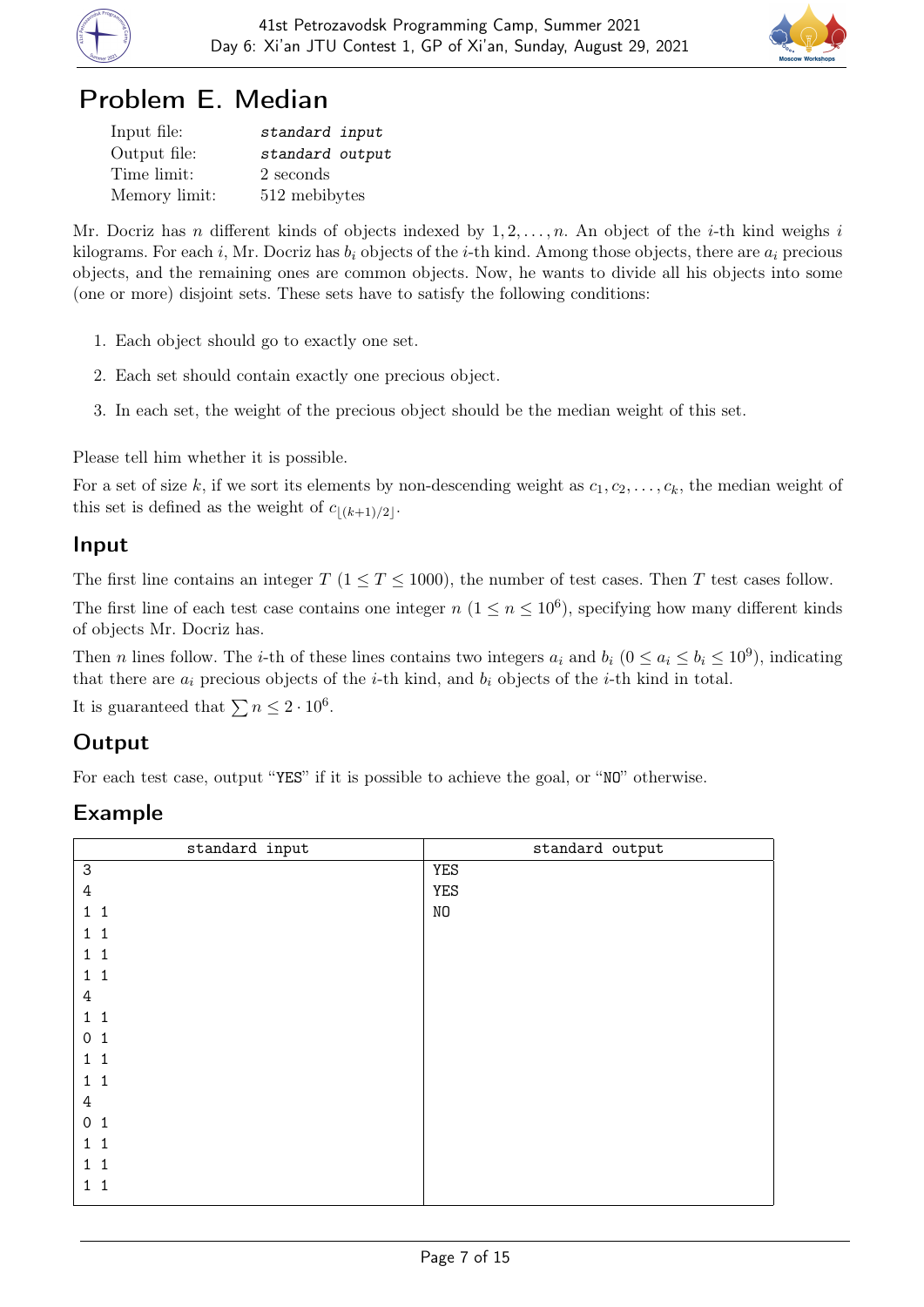



# Problem F. The Struggle

| Input file:   | standard input  |
|---------------|-----------------|
| Output file:  | standard output |
| Time limit:   | 4.5 seconds     |
| Memory limit: | 512 mebibytes   |

Nocriz is a student who, like many, has a dream for his life. Unfortunately, life isn't always easy, and there are times when the dream seems far away and the pursuit feels difficult.

Reality often drives people away from their pursuit of dreams to settle for what they have at hand. Lured to set aside the struggle, Nocriz said to Artemisia, "But I shouldn't give up the dream, right?". Artemisia replied: "Of course one should not give up the dream easily! Struggle, struggle until you are crushed by a rock!".

That night, Nocriz had a very bad dream. In his dream, there was a rock in the shape of an ellipse, and he was asked to calculate the sum of values  $(x \oplus y)^{33}x^{-2}y^{-1}$ , performing the calculations modulo  $10^9 + 7$ , for all integer points  $(x, y)$  in the ellipse, where  $\oplus$  is the bitwise XOR operation.

Formally, the ellipse is specified by six integers  $a, b, c, d, e, f$ . Consider the ellipse  $E = \{(x, y) \mid x, y \in \mathbb{Z}, a(x - b)^2 + c(y - d)^2 + e(x - b)(y - d) \leq f\}.$  It is guaranteed that all points of the ellipse satisfy  $0 < x, y < 4 \cdot 10^6$ , and that the ellipse contains at least one integer point. Now, consider the coordinates as residues modulo  $10^9 + 7$ , and calculate

$$
\sum_{(x,y)\in E} (x \oplus y)^{33} x^{-2} y^{-1}.
$$

In particular, considering numbers as residues means that  $z^{-1}$  is the modular inverse of z, and the result of every addition and multiplication has to be taken modulo  $10^9 + 7$ .

Nocriz was not crushed by the rock that day. Can you solve this problem, like Nocriz did?

#### Input

The first line contains an integer  $T$   $(1 \le T \le 10^4)$ , the number of test cases. Then T test cases follow.

The first and only line of each test case contains six integers a, b, c, d, e, f  $(1 \le a, c \le 100, -100 \le e \le 100,$  $1 \leq b, d \leq 4 \cdot 10^6, 0 \leq f \leq 10^{15}$ ). It is guaranteed that all points  $(x, y)$  of the ellipse satisfy  $0 < x, y < 4 \cdot 10^6$ , and that the ellipse contains at least one integer point.

It is also guaranteed that the sum of the values  $\max_{(x,y)\in E} \max(x,y)$  over all test cases is at most  $4\cdot 10^6$ .

### **Output**

For each test case, output a single line with the integer representing the answer. Don't forget to treat coordinates as residues modulo  $10^9 + 7$  in calculations.

| standard input     | standard output |
|--------------------|-----------------|
|                    | 566081223       |
| $12213 - 16$       | 453578240       |
| 13 19 11 17 6 1919 |                 |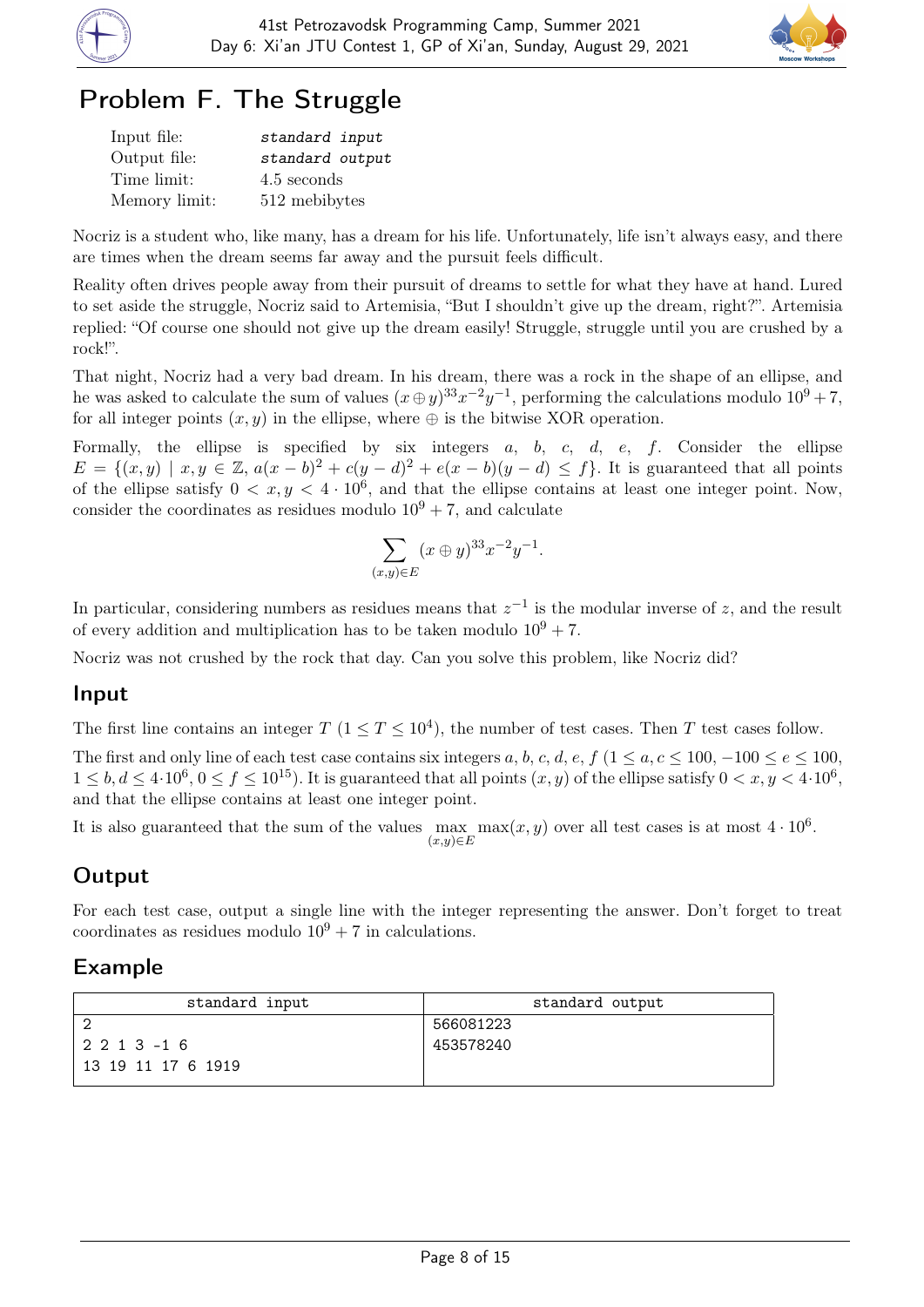



## Problem G. Power Station of Art

| Input file:   | standard input  |
|---------------|-----------------|
| Output file:  | standard output |
| Time limit:   | 3 seconds       |
| Memory limit: | 512 mebibytes   |

As a modern art lover, Nocriz loves going to the Power Station of Art.

Currently, art pieces of a modern genre of art called "red-black graphs" are exhibited in the Power Station of Art. Every red-black graph art piece is an undirected labeled graph with numbers and colors associated with each vertex. Each vertex is either red or black.

It is possible to modify a graph in the following way: choose an edge and swap the numbers written on the corresponding vertices. In addition, if the colors of the two vertices are the same, the colors of both vertices are changed (from red to black or from black to red). Otherwise, the colors of the two vertices remain unchanged.

Now, Nocriz is studying two art pieces. The graphs are the same but the numbers and colors may be different. Is it possible to make some (possibly zero) modifications to the art pieces to make them be the same?

#### Input

The first line contains an integer  $T$   $(1 \le T \le 3 \cdot 10^4)$ , the number of test cases. Then T test cases follow.

The first line of each test case contains two integers n and  $m$   $(1 \le n \le 10^6, 0 \le m \le 10^6)$ , the number of vertices and edges.

Then m lines follow, each of them contains two integers  $u_i$  and  $v_i$   $(1 \le u_i, v_i \le n, u_i \ne v_i)$  representing an edge. It is guaranteed that there are no multiple edges in the input, and the graph may be unconnected.

Then numbers and colors of the two graphs follow. For each graph:

The first line contains n integers, the *i*-th integer  $a_i$  ( $0 \le a_i \le 10^6$ ) representing the number written on the i-th vertex of the graph.

The second line contains n characters. If the *i*-th character is 'R', the *i*-th vertex is red. If the *i*-th character is 'B', the i-th vertex is black.

It is guaranteed that  $\sum n \leq 10^6$  and  $\sum m \leq 10^6$ .

### Output

For each test case, output a single line containing "YES" if it is possible to make some (possibly zero) modifications to the art pieces to make them be the same, or "NO" otherwise.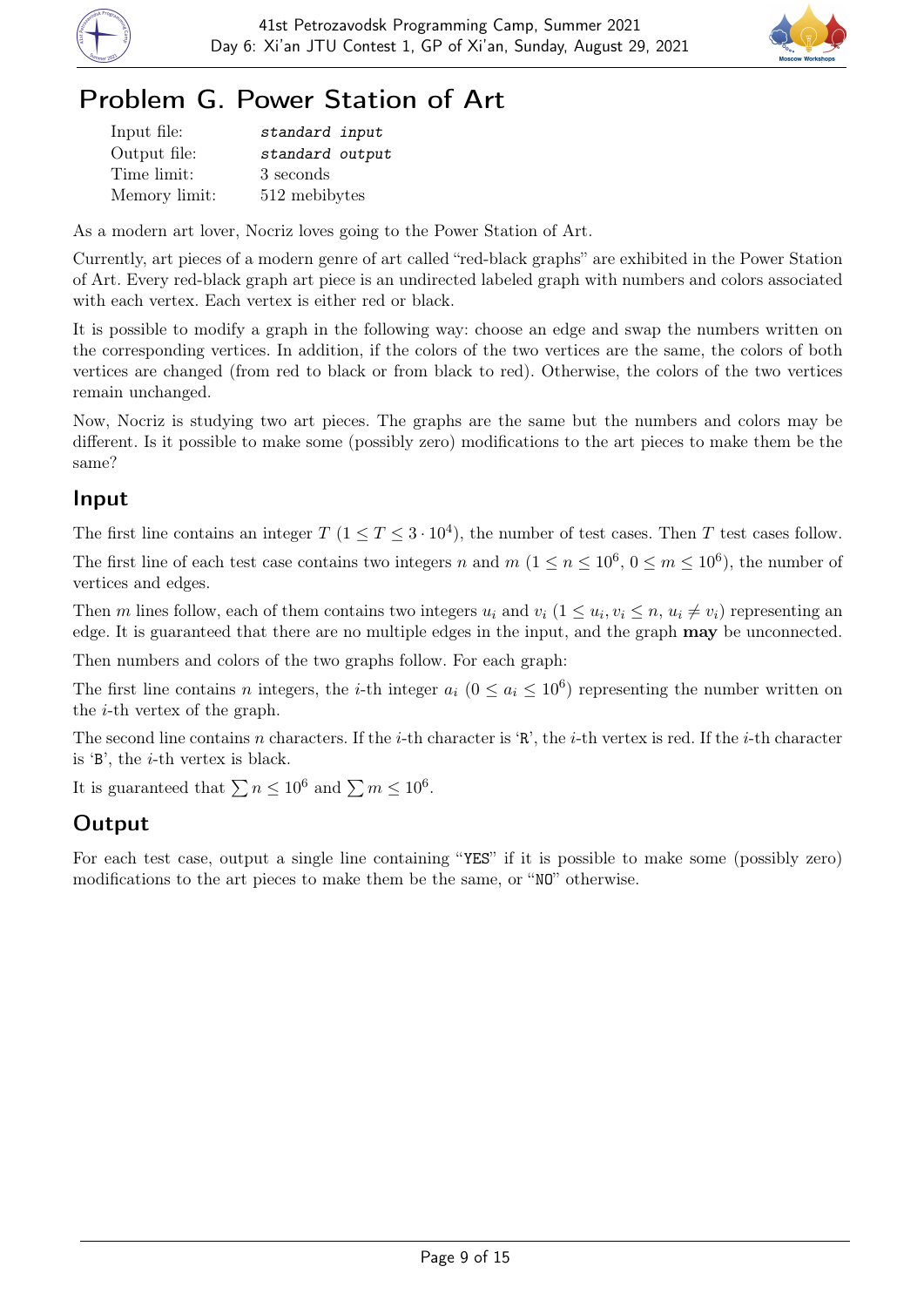



| standard input            | standard output |
|---------------------------|-----------------|
| $\ensuremath{\mathsf{3}}$ | YES             |
| $2\quad1$                 | $\rm NO$        |
| $1\,$ $2\,$               | YES             |
| 34                        |                 |
| $\mathbf{R} \mathbf{R}$   |                 |
| 4 3                       |                 |
| ${\tt BB}$                |                 |
| 3 <sub>2</sub>            |                 |
| $1\quad2$                 |                 |
| 2 <sub>3</sub>            |                 |
| $1\ 1\ 1$                 |                 |
| $\operatorname{RBR}$      |                 |
| $1\quad1\quad1$           |                 |
| $_{\rm BBB}$              |                 |
| 3 <sub>3</sub>            |                 |
| $1\,$ $2\,$               |                 |
| 2 3                       |                 |
| 3 <sub>1</sub>            |                 |
| 1 1 1                     |                 |
| $\operatorname{RBR}$      |                 |
| $1\quad1\quad1$           |                 |
| $_{\rm BBB}$              |                 |
|                           |                 |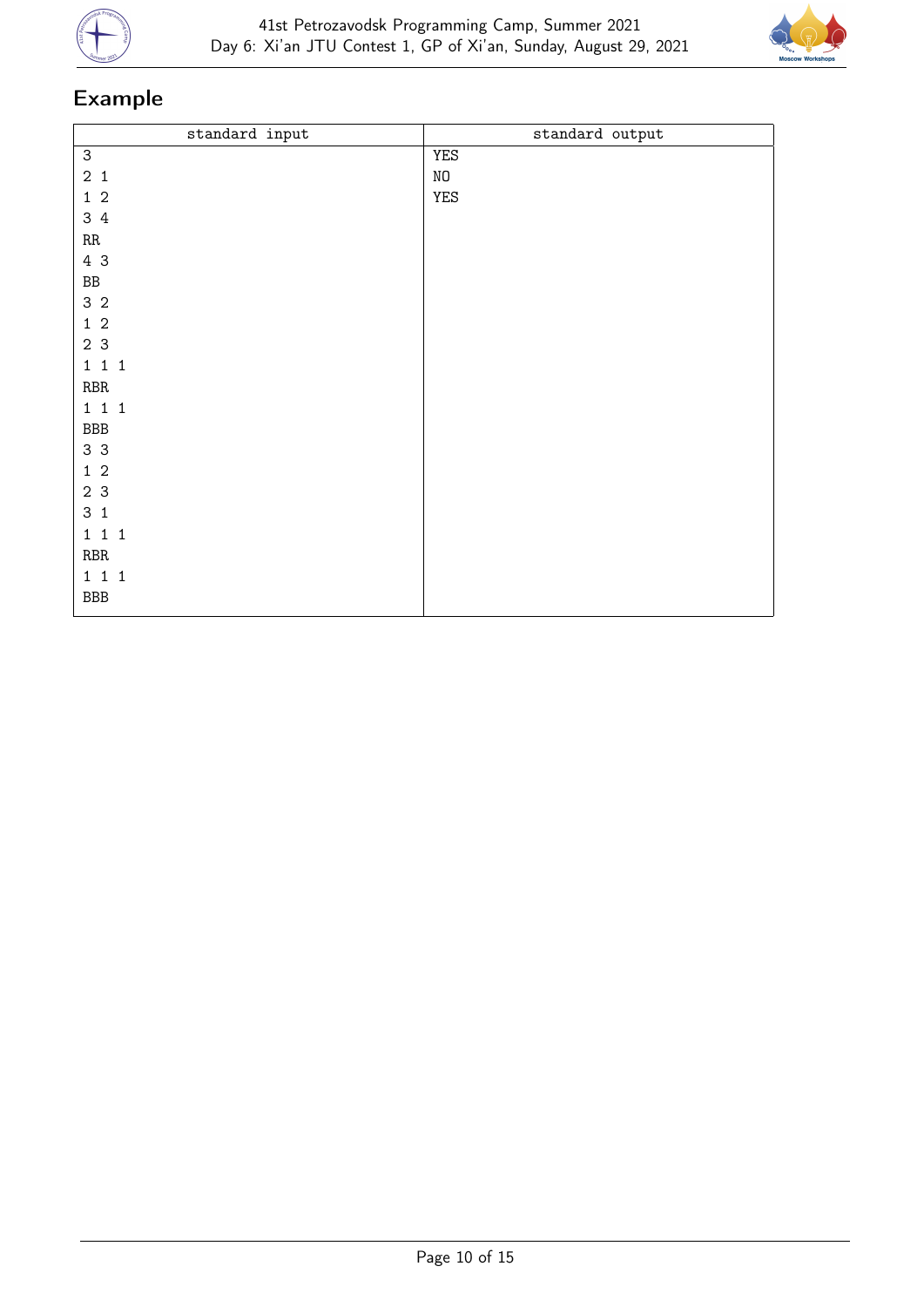



# Problem H. Command and Conquer: Red Alert 2

| Input file:   | standard input  |
|---------------|-----------------|
| Output file:  | standard output |
| Time limit:   | 10 seconds      |
| Memory limit: | 512 mebibytes   |

Being a nostalgic boy, Nocriz loves watching HBK08 and Lantian28 playing the game Command and Conquer: Red Alert 2. However, he doesn't know how to play the game himself.

In the game, you own a sniper initially located at  $(-10^{100}, -10^{100}, -10^{100})$  in a 3D world. There are n enemy soldiers, where the *i*-th soldier is located at  $(x_i, y_i, z_i)$ . We say the range of the sniper to be k if the sniper can kill all enemies such that  $\max(|x_s - x_e|, |y_s - y_e|, |z_s - z_e|) \leq k$ , where  $(x_s, y_s, z_s)$  is the location of the sniper and  $(x_e, y_e, z_e)$  is the location of the enemy.

In one step, the sniper can move from  $(x, y, z)$  to  $(x + 1, y, z)$ ,  $(x, y + 1, z)$ , or  $(x, y, z + 1)$ . The enemies don't move. The sniper is allowed to make an unlimited number of steps, and is allowed to kill all enemies in range whenever all his coordinates are integers. What is the minimum range  $k$  such that the sniper can eventually kill all enemies?

### Input

The first line contains an integer  $T$   $(1 \le T \le 5 \cdot 10^4)$ , the number of test cases. Then T test cases follow.

The first line of each test case contains a single integer  $n (1 \le n \le 5 \cdot 10^5)$ , the number of enemies.

Then *n* lines follow, each contains three integers  $x_i$ ,  $y_i$ ,  $z_i$  (-10<sup>9</sup>  $\leq x_i$ ,  $y_i$ ,  $z_i \leq 10^9$ ) denoting the location of the i-th enemy.

It is guaranteed that  $\sum n \leq 2 \cdot 10^6$ .

### **Output**

For each test case, output a line with a single integer representing the answer.

| standard input            | standard output |
|---------------------------|-----------------|
| $\ensuremath{\mathsf{3}}$ | $\mathbf 0$     |
| $\mathbf{2}$              | 1               |
| 000                       | $\mathbf{2}$    |
| 111                       |                 |
| $\mathbf{2}$              |                 |
| 010                       |                 |
| 101                       |                 |
| 5                         |                 |
| 14<br>$1 \quad$           |                 |
| 5 1 4                     |                 |
| 191                       |                 |
| 9 8 1                     |                 |
| 000                       |                 |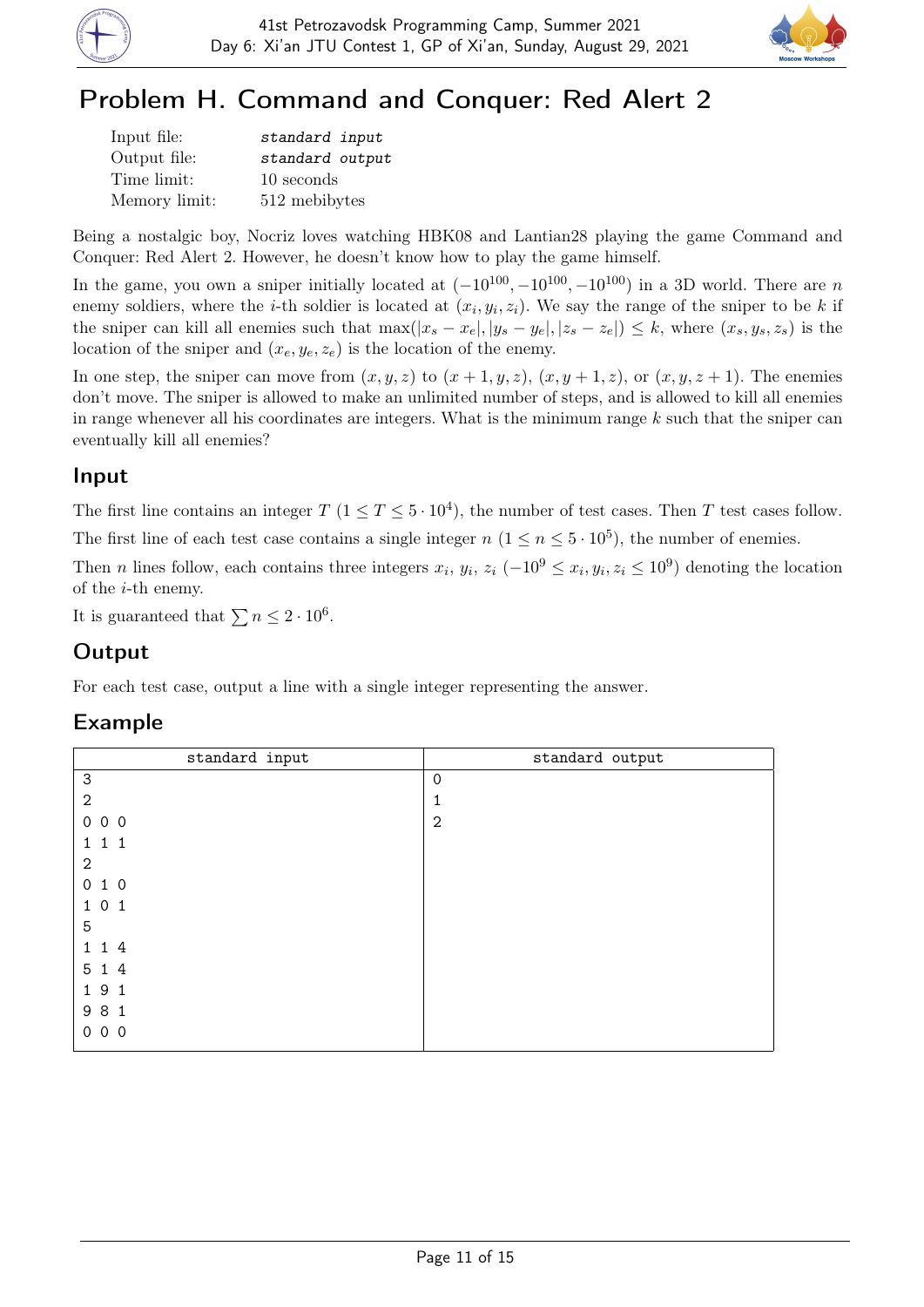



# Problem I. Typing Contest

| Input file:   | standard input  |
|---------------|-----------------|
| Output file:  | standard output |
| Time limit:   | 2 seconds       |
| Memory limit: | 512 mebibytes   |

Teacher Docriz is planning to select some students in his class for a typing contest.

There are n students in the class. The *i*-th classmate's initial typing speed is  $s_i$  and the typing noise is  $f_i$ . However, when several students are selected to compete, their total typing speed is not the sum of everyone's initial typing speed, because the noise each person makes affects others.

Specifically, if students  $1, 2, 3, \ldots, k$  form a team, the actual typing speed of student 1 is  $s_1 \cdot (1 - f_1f_2 - f_1f_3 - \ldots - f_1f_k)$ , the actual typing speed of student 2 is  $s_2 \cdot (1 - f_2f_1 - f_2f_3 - \ldots - f_2f_k)$ , and so on.

Teacher Docriz wants to form a team so that the total typing speed is as large as possible. Please help him calculate the maximum typing speed he could possibly achieve.

#### Input

The first line contains an integer  $T (1 \leq T \leq 2000)$ , the number of test cases. Then T test cases follow.

The first line of each test case contains a single integer  $n (1 \le n \le 100)$ , the number of students.

Then *n* lines follow, each line contains two numbers  $s_i$ ,  $f_i$   $(1 \leq s_i \leq 10^{12}, 0 \leq f_i \leq 1)$ , where  $s_i$  is an integer and  $f_i$  is a real number with exactly two decimal places.

It is guaranteed that  $\sum n \leq 2000$ .

### **Output**

For each test case, output a line with a single real number: the maximum typing speed that teacher Docriz can achieve. Keep your answers to exactly 9 decimal places after the decimal point.

It is guaranteed that the answer is absolutely precise when 9 decimal places are used, so only the answers that coincide with the model solution are accepted, so please ensure the accuracy of your output.

| standard input | standard output |
|----------------|-----------------|
| 4              | 33.000000000    |
| 3              | 12.000000000    |
| 10 0.00        | 17.250000000    |
| 11 0.00        | 20.421900000    |
| 12 0.00        |                 |
| 3              |                 |
| 10 1.00        |                 |
| 11 1.00        |                 |
| 12 1.00        |                 |
| 3              |                 |
| 10 0.50        |                 |
| 11 0.50        |                 |
| 12 0.50        |                 |
| 3              |                 |
| 10 0.33        |                 |
| 11 0.21        |                 |
| 12 0.92        |                 |
|                |                 |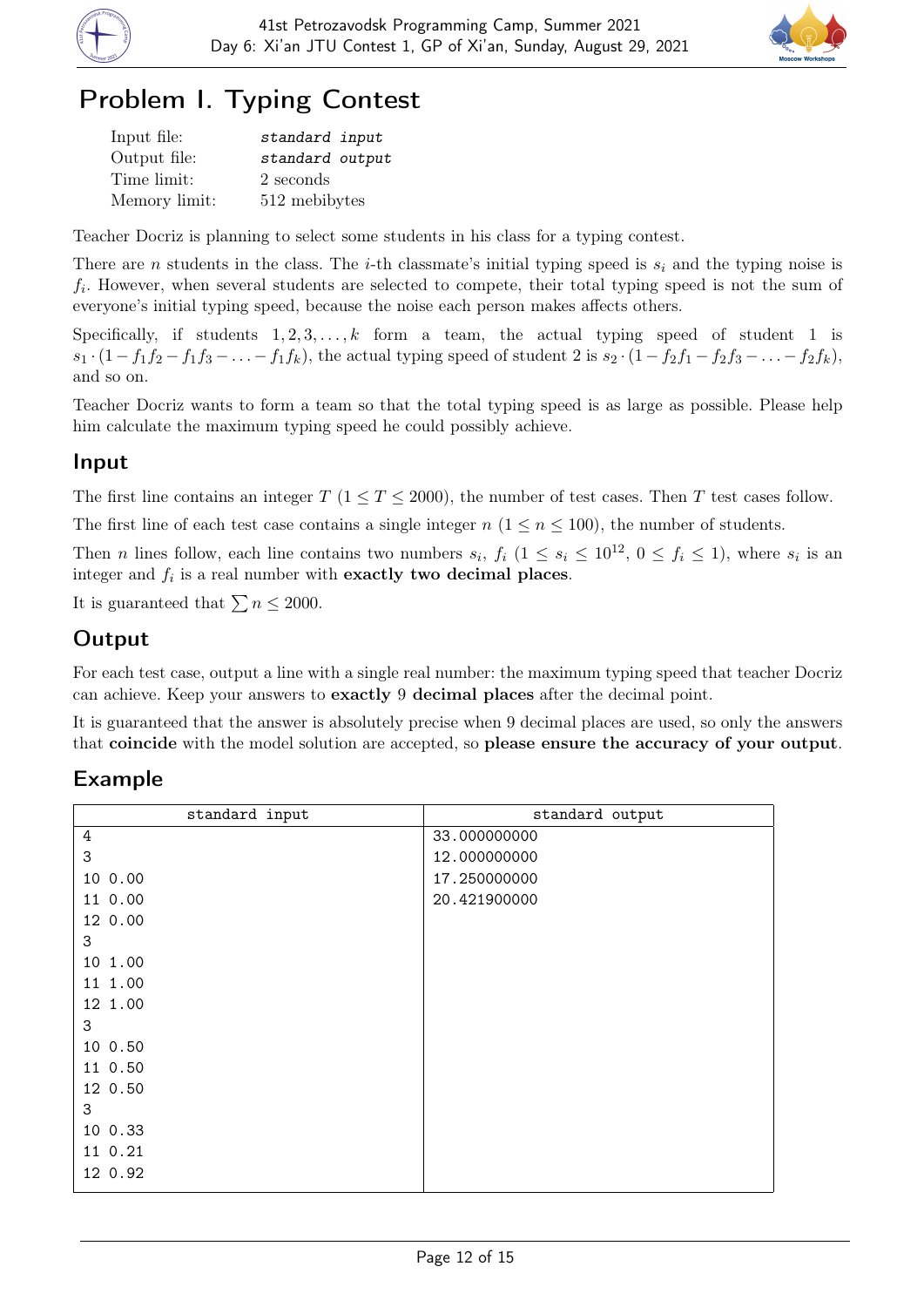



### Problem J. Game

| Input file:   | standard input  |
|---------------|-----------------|
| Output file:  | standard output |
| Time limit:   | 8 seconds       |
| Memory limit: | 512 mebibytes   |

Koishi is playing a game with Satori.

There is an array of length  $10^{18}$ . In the game, Koishi and Satori take turns operating on this array, and Koishi goes first. At the start of a player's turn, if there is only one element left in the array, she loses the game immediately. Otherwise, she needs to delete either the leftmost number or the rightmost number of the remaining array.

The game is too boring for Koishi, so she came up with the following modified rules.

There are n sub-segments of this array that are special. Specifically, the  $i$ -th sub-segment is described by three integers  $(l_i, r_i, z_i)$ . They mean that, at the start of a player's turn, if the remaining array is the sub-segment [ $l_i, r_i$ ], she will win immediately if  $z_i = 1$  or lose immediately if  $z_i = 0$ .

If there is a special sub-segment  $(x, x, 1)$  given for some x, a player will immediately win when the remaining array is  $[x, x]$  at the start of their turn. Importantly, if there is no special sub-segment  $(x, x, 1)$ given for some x, it is assumed that  $[x, x]$  is an immediate loss, as in the original rules.

There will be q games. At the beginning of the *i*-th game, Utuoho will give two players the sub-segment  $[a_i, b_i]$  and take away all other parts of the array. That means Koishi and Satori only play on sub-segment  $[a_i, b_i]$ , not on the whole array. All the q games are independent.

Two players always use the optimal strategy. Please tell them who will win in each game.

### Input

The first line contains an integer  $T$  ( $1 \le T \le 2000$ ), the number of test cases. Then T test cases follow.

The first line of each test case contains two integers n and  $q$   $(1 \leq n, q \leq 10^5)$ , the number of sub-segments and the number of games.

Then *n* lines follow. Each of them contains three integers:  $l_i$ ,  $r_i$ ,  $z_i$   $(1 \leq l_i \leq r_i \leq 10^9, 0 \leq z_i \leq 1)$ . You may assume that, for any  $i \neq j$ ,  $(l_i, r_i) \neq (l_j, r_j)$  holds.

After that, q lines follow. Each of them contains two integers  $a_i$  and  $b_i$   $(1 \le a_i \le b_i \le 10^9)$  describing the initial sub-segment of the  $i$ -th game.

It is guaranteed that  $\sum (n + q) \leq 9 \cdot 10^5$ .

### **Output**

For each test case, output one line with q integers  $v_i$   $(0 \le v_i \le 1)$  without spaces:  $v_i = 0$  if Koishi loses the *i*-th game and  $v_i = 1$  if she wins the *i*-th game, respectively.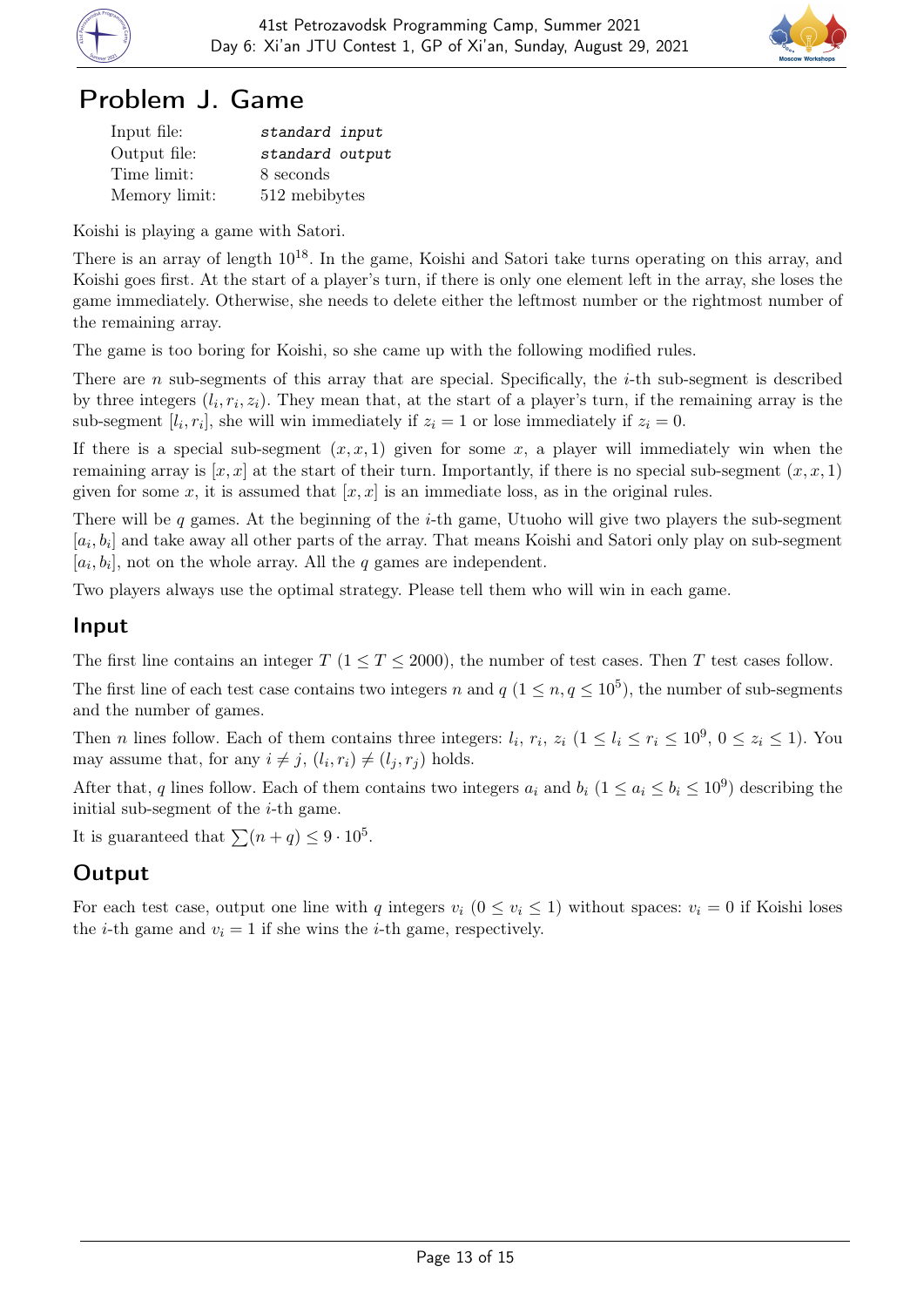



| standard input | standard output |
|----------------|-----------------|
| $\mathbf{1}$   | 0010111101      |
| 5 10           |                 |
| 120            |                 |
| 3 3 1          |                 |
| 3 4 1          |                 |
| 2 4 1          |                 |
| 1 3 0          |                 |
| $1\quad2$      |                 |
| 13             |                 |
| 14             |                 |
| 15             |                 |
| 2 3            |                 |
| 2 4            |                 |
| $2\,$ 5        |                 |
| 3 4            |                 |
| 3 5            |                 |
| 4 5            |                 |
|                |                 |